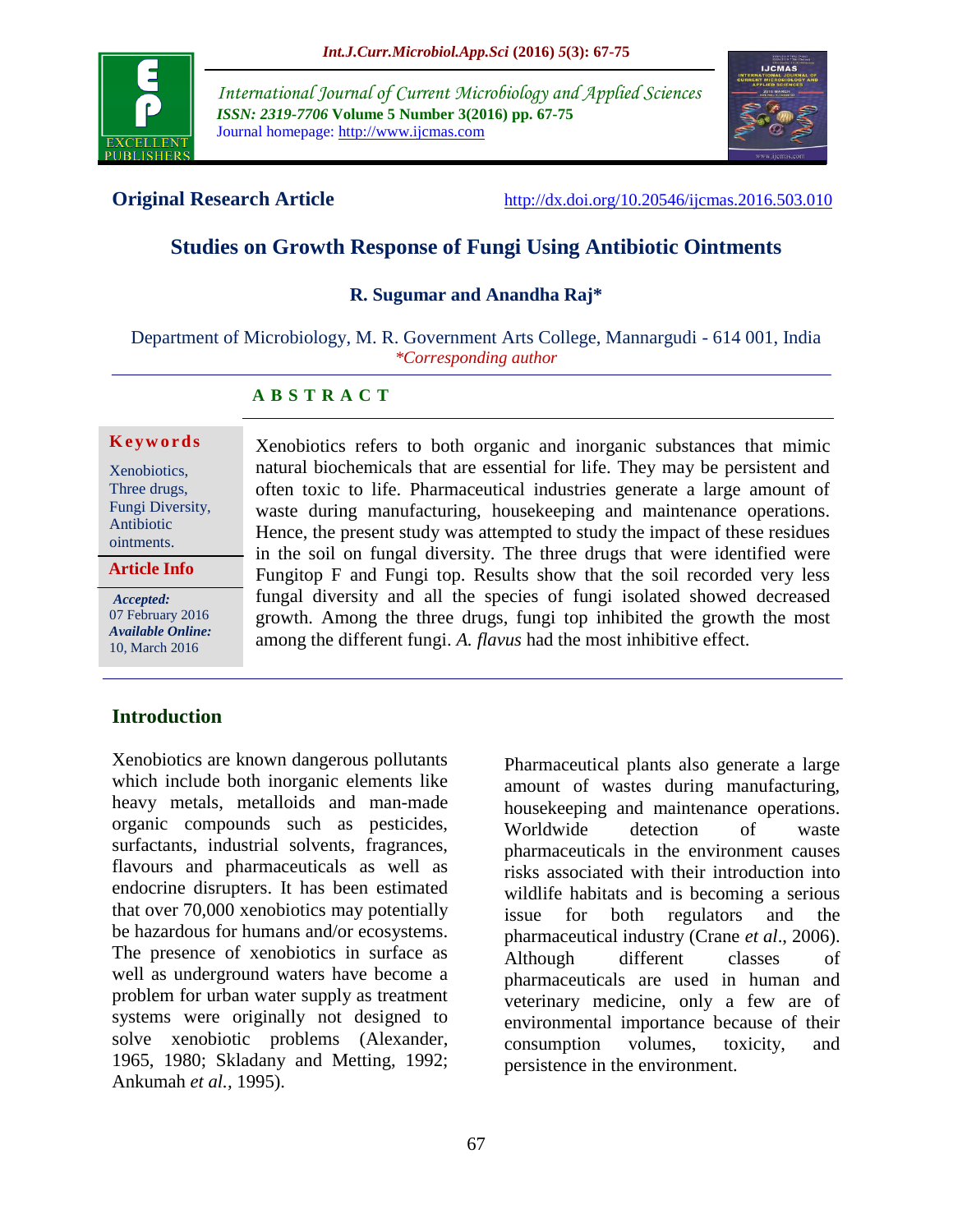Pharmaceuticals in the aquatic environment have been reported in rivers, sewage, streams, seawater, ground water, and drinking water. Measurable concentrations are usually low ranging from  $mg/l$  to  $\mu g/l$ (Fent *et al*., 2006) yet may be high close to the point of input, particularly for veterinary medicines used in aquaculture where concentrations may reach the low to medium g/l range in surface water (Boxall *et al*., 2004). Hence monitoring of pharmaceutical products in the surface water and/or ground water is essential. In addition, pharmaceutical products reach the environment primarily through usage or inappropriate disposal. Various production facilities were found to be sources of much higher environmental concentrations than those caused by the usage of drugs (Larsson *et al.,* 2007). Hence in the present study, some drugs that were found at the site of waste disposal at Thanjavur were collected and studied for their impacts on soil fungi, which are key players in any ecosystem for maintaining the fertility by recycling of nutrients.

#### **Materials and Methods**

#### **Isolation of Fungi**

Drug spilled surface soil samples were collected aseptically from Municipal waste disposal site at Musiri and transported to the laboratory. The samples were serially diluted and plated on 2% PDA Medium (supplemented with streptopenicillin antibiotic solution 16 ml/l). The plates were incubated at room temperature for a week. The fungal colonies were then transferred on to PDA plates for raising pure cultures. They were identified referring standard manuals (Raper and Thom, 1949; Von Arx, 1974; Ainsworth *et al*., 1973; Raper and Fennell, 1965; Ellis, 1976) based on the morphological characters.

#### **Analysis of Physicochemical Characteristics of the Soil**

Moisture content was estimated by finding the difference in weight of known quantity of soil before and after drying in a hot air oven at 60°C for 6 hours. Soil samples after removing the debris were suspended in distilled water  $(1:2 \text{ w/v})$  and allowed to settle down. The pH of the suspension was read using a pH meter (Systronics, India). Electrical conductivity of soil was determined in the water filtrate using Conductivity Bridge as described by Jackson (1973) while cation Exchange Capacity (CEC) of the soil was determined by using 1 N ammonium acetate solution as described by Jackson (1973).

Organic carbon content was determined by adopting chromic acid wet digestion method (Walkley and Black, 1934), while available nitrogen by alkaline permanganate method (Subbiah and Asija, 1956) and available phosphorus by Brayl method (Bray and Kutz, 1945). Available potassium was extracted from soil with neutral 1 N ammonium acetate (1:5) and the potassium content in the extract was determined by using flame photometer (Standfold and English, 1949); calcium (Neutral 1 N NH<sup>4</sup> OAC extractable 1:5) was extracted with neutral 1 N ammonium acetate and the available calcium in the extract was determined by Versenate method (Jackson, 1973). Available micronutrients such as Zn, Cu and Mn were determined in the diethylene triarnine pentaacetic extract of soil using Perkin-Elmer model 2280 Atomic Absorption Spectrophotometer (Lindsay and Norvell, 1978). Other nutrients such as magnesium, sodium and available iron were analysed following the method of Barnes (1959) and Muthuvel and Udayasoorian (1999).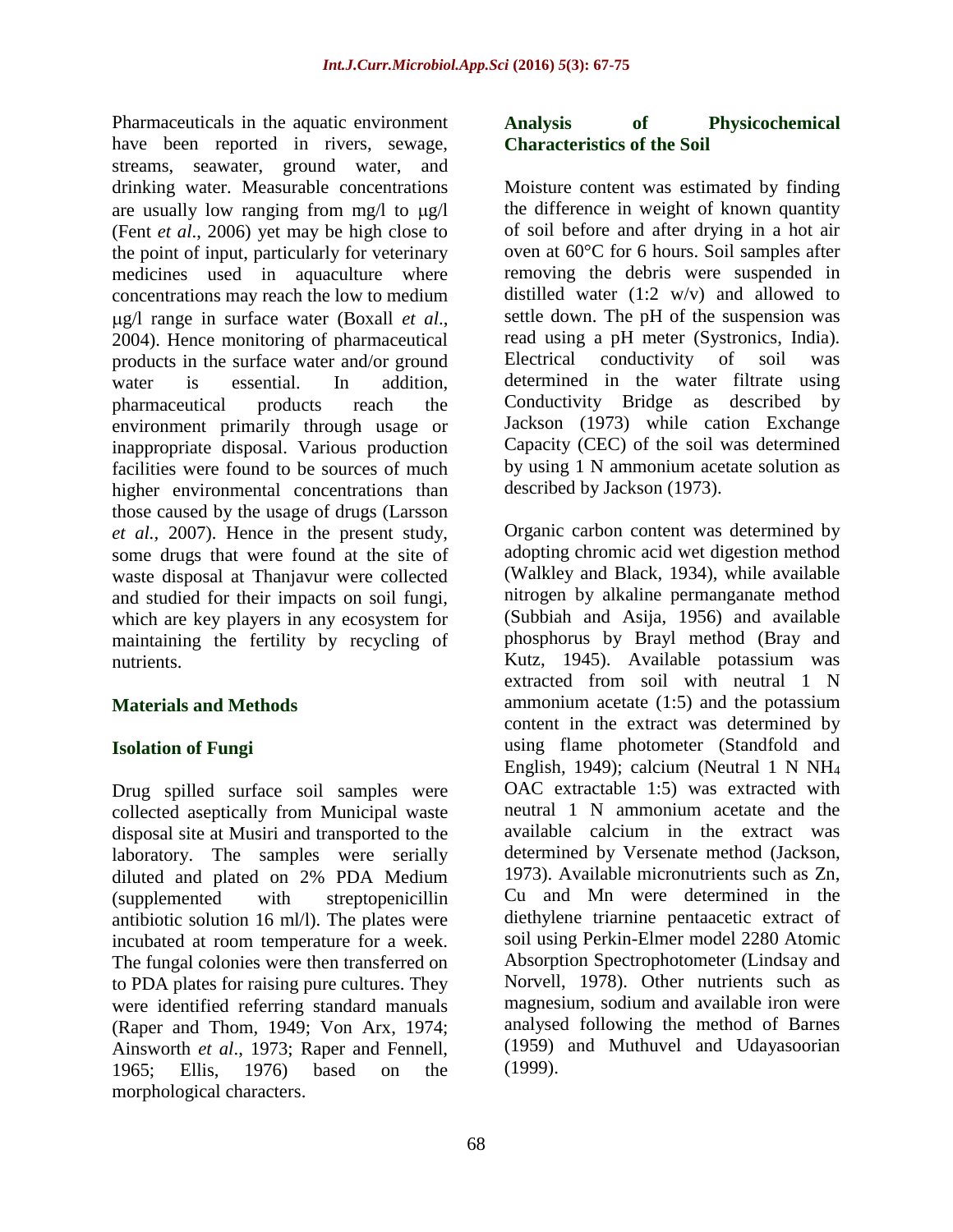#### **Selection of Drugs**

The drugs that were disposed along with other municipal waste were collected and identified. They were procured from druggist in required quantity to do the experiments. The commercial names of these drugs are:

- i) **Fungitop - F**: A Glucocorticoid derivative used in the treatment of various skin disorders.
- ii) **Diprolite**: It inhibits the growth of fungi and bacteria which cause skin infections.
- iii) **Fungitop**: It is used in the treatment of inflammation in ear, nose and eye disorders.

#### **Impact of Drugs on the Growth of Fungi**

Potato Dextrose Agar broth was prepared and 20 ml of the broth was dispersed in each of 50 ml conical flasks and sterilized in an autoclave. Streptopenicillin, an antibiotic solution was added to this at the concentration mentioned earlier. Single and double doses of the drugs were allowed to dissolve in 20 ml of the PD Broth by shaking constantly. Fungi were inoculated using sterile forceps to these flasks aseptically in a Laminar Air Flow (LAF) Cabinet.

The culture flasks were incubated at room temperature for a week, allowing the formation of complete mycelial mat on the surface of the broth. After incubation, the broth was drained from the flask and the weights taken [weights of flasks with mycelium (A)]. The flasks were then autoclaved, the mycelial mats were discarded and again the weights were measured [weights of flasks without mycelium (B)]. The drained broth were also sterilised and discarded.

By subtracting the values of B from A, the mycelial biomass (Wet weight) was calculated and the values were accounted as a measure for the growth of fungi.

#### **Combined Impact of pH and Drug on the Growth of Fungi**

To assay the combined impact of pH and drug on the growth of fungi, single drugs were dissolved in 20 ml of autoclaved PD Broth (later incorporated with antibiotic solution) at 50 ml in a conical flask and the broth was adjusted to pH 4,7 and 9 using O.1N NaOH (to increase the pH) and O.IN HCL (to decrease the pH). The flasks were inoculated with the growing tip of the fungal mycelia and incubated at room temperature  $(27 \pm 2$ °C) in a culture rack. After a week, the mycelial biomass was calculated as described earlier. The experiment was repeated once again and the average value of both the experiment was accounted.

#### **Results and Discussion**

Dilution plating of soils collected from the Municipal waste at Musiri, resulted in the yielding of only 4 species of fungi. Their mean population density was  $61 \times 10^2$ CFU/g of soil. The percentage contribution of the individual species in relation to the total fungal population was: *Aspergillus flavus* (20.5%), *A. oryzae* (17.6%) and *A. niger* (35.5%).

#### **Physiochemical Characteristics**

Physiochemical characteristics of the soil samples analysed from these sites are presented in Table.

#### **Fungitop (Table 2)**

As evident from the table, in control, the growth of *A. flavus* was maximum recording 4.5 g of wet mycetial biomass. However,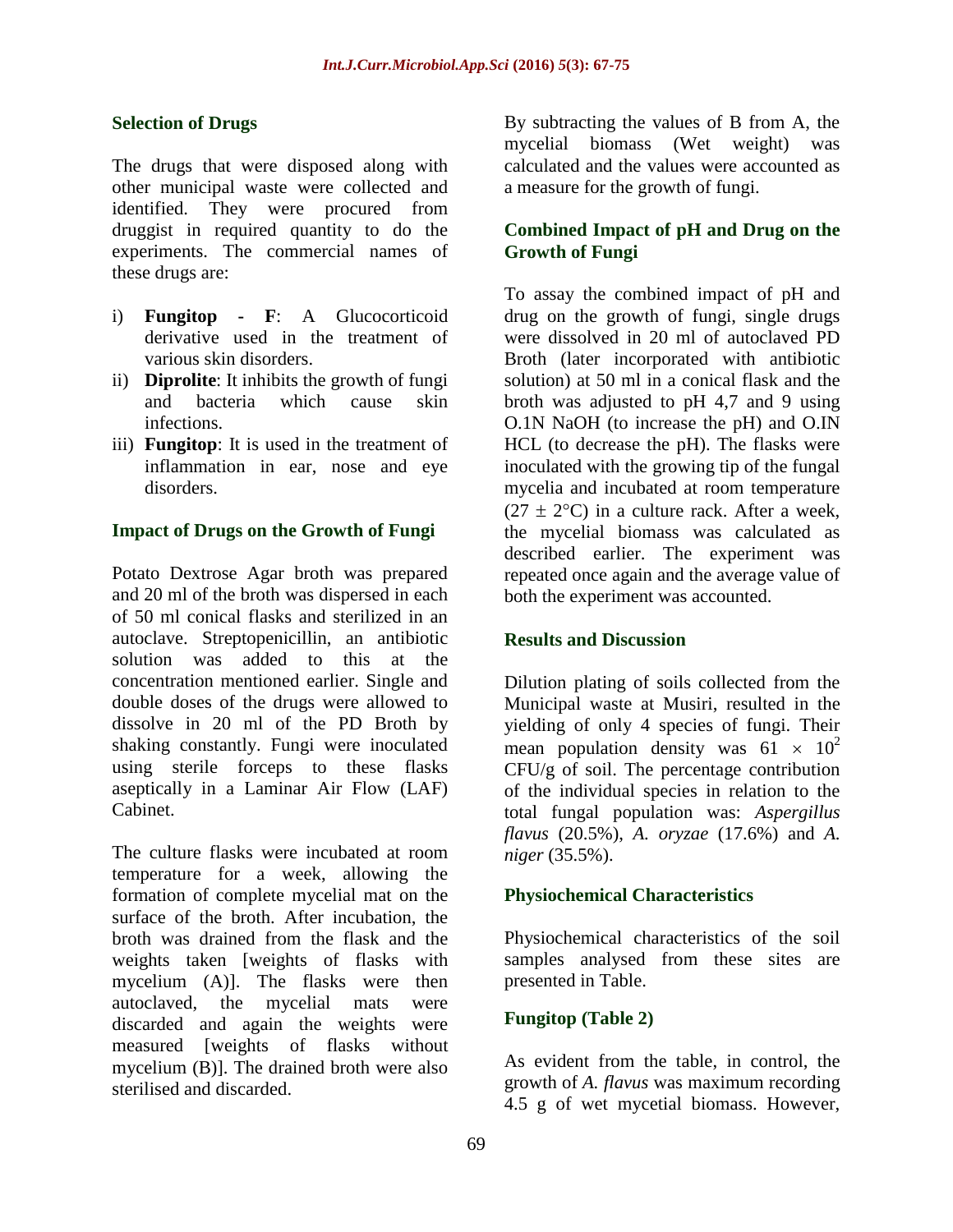with single dose drug, the growth recorded was only 33% when compared to the control while in double dose concentration, there was only 15.5% of growth when compared to the control.

With regard to *A. oryzae*, the control recorded a growth of 4.9 g of wet mycelia biomass which decreased to 28.8% in single unit and 13.0% in double unit concentration.

While *A. niger* recorded a growth of 5.3 g of wet *mycelial biomass* in the control, there was only a growth of 22.6% and 15.0% in single and double unit concentrations respectively.

In terms of growth, among the three species, the maximum reduction in growth was recorded by *A. flavus.* 

#### *Diprolite* **(Table 3)**

As seen from the table, *A. flavus* recorded a growth of 4.5 g of wet *mycelial biomass* in control. While the growth was 40% of the control in single unit concentration, it further reduced to 22.2% of the control when exposed to double unit concentration.

In *A. oryzae* while the growth recorded in the control medium was 4.9 g of wet *mycelial biomass* in single unit concentration of the drug, growth was found to decrease by 18.4% of the control and in double unit concentration it further decreased to 8.16% of the control.

In the case of *A. niger*, while the control recorded a growth of 5.3 g of wet *mycelial biomass*, in single unit concentration growth decreased to 17% while in double unit concentration growth further decreased to 7% when compared to the control. Thus all the three species showed growth, but it varied. Among the three, the maximum affected species was again *A. flavus.* 

### **Fungitop (Table 4)**

A perusal of the table reveals that in *A. flavus,* the control recorded a growth of 4.5 g of wet *mycelial biomass* while in single unit concentration growth decreased by 26.6% and in double unit concentration growth decreased to 11.1% when compared to the control.

While the growth of *A. oryzae* in the control medium was 4.9 g of wet *mycelial biomass*, in single unit concentration growth reduced by 20.4% and in double unit concentration growth decreased to 14.3% when compared to the control.

In *A. niger*, while the control medium registered a growth of 5.3 g of wet *mycelial biomass*, in single unit concentration, growth decreased by 24.5% and in double unit concentration growth decreased to 13.2% when compared to the control.

Thus even though all the three species recorded growth, the species which was affected the most was *A. flavus*. Further, among the three xenobiotics, fungitop appeared to be the most damaging as growth was drastically reduced when compared with the other two.

The growth of the fungi in different pH supplemented with Miconazole Nitrate and Fluocinolone Acetate Cream are presented in Table-5. As evident from the table, among the three pH, growth appeared to be highest at pH 4 for *Aspergillus flavus* and *A. niger* while it was pH 7 for *A. oryzae*. Thus, even though all the species grew at all pH, their growth rate differed in different pH.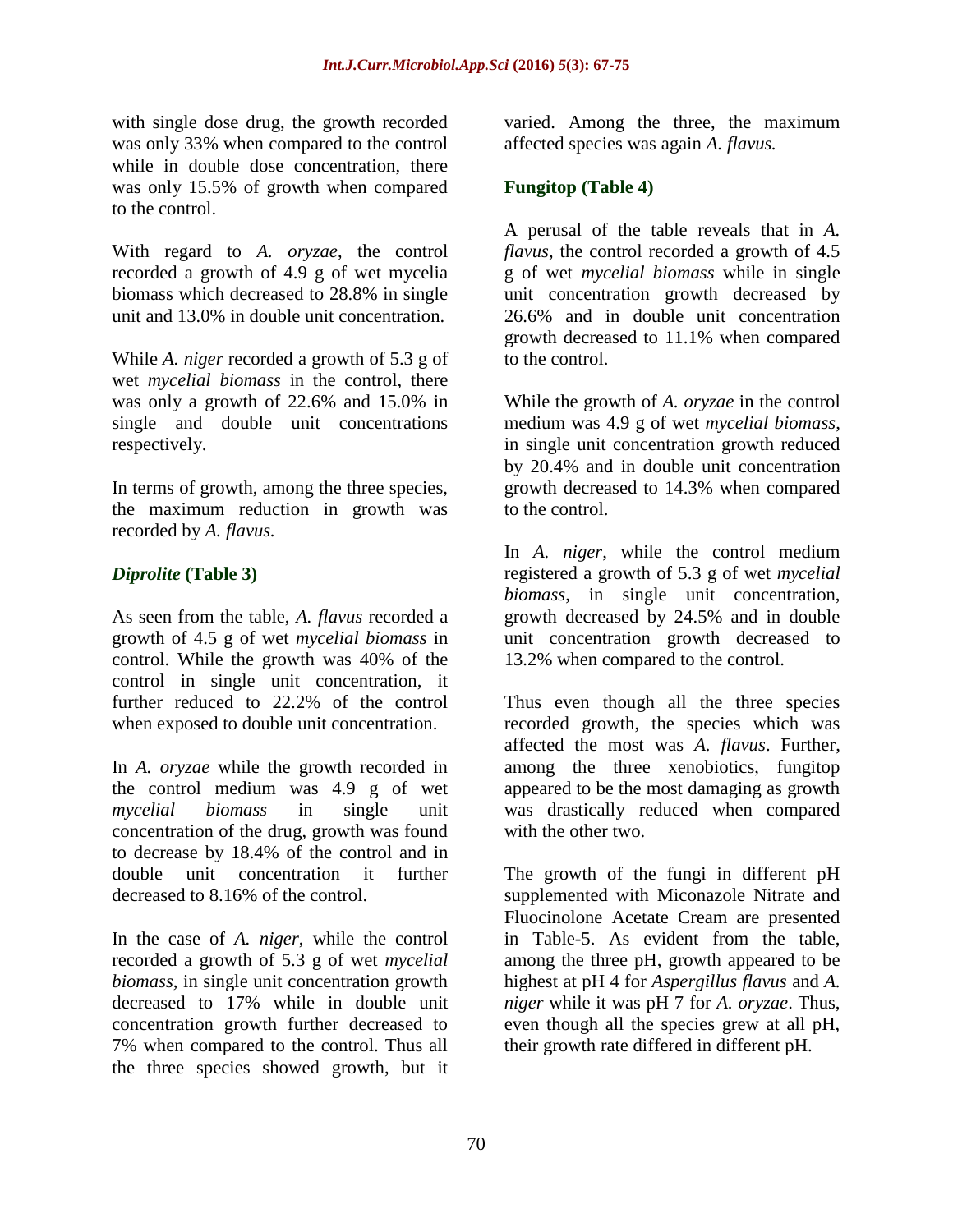Table-6 records the growth of fungi in different pH supplemented with beclomethasone dipropionate clotrimazole and neomycin cream. It is clear from the

table that growth was highest at pH 4 for *A. flavus* and *A. niger* while it was at pH 7 for *A. oryzae.*

| S. No. | <b>Name of the Parameter</b>         | <b>Sampling I</b> | <b>Sampling II</b> |
|--------|--------------------------------------|-------------------|--------------------|
| 1.     | pH                                   | 7.89              | 7.46               |
| 2.     | Electrical conductivity $(dsm^{-1})$ | 0.51              | 0.64               |
| 3.     | Organic Carbon (%)                   | 0.26              | 0.31               |
| 4.     | Organic Matter (%)                   | 0.52              | 0.62               |
| 5.     | Available Nitrogen (kg/ac)           | 126.20            | 136.80             |
| 6.     | Available Phosphorus (kg/ac)         | 4.62              | 4.16               |
| 7.     | Available Potassium (kg/ac)          | 148.00            | 143.00             |
| 8.     | Available Zinc (ppm)                 | 0.87              | 0.96               |
| 9.     | Available Copper (ppm)               | 0.59              | 0.75               |
| 10.    | Available Iron (ppm)                 | 4.06              | 4.15               |
| 11.    | Available Manganese (ppm)            | 2.06              | 2.13               |

### **Table.1** Physiochemical Characteristics of the Sampling Soils

# **Table.2** Growth (Mycelial Biomass) of Fungi in Different Concentrations of Miconazole Nitrate and Fluocinolone Acetonide Cream

| Fungi       | <b>Volume of Drug</b> | Concentration of drug / 20 ml<br>(PhAC's) | <b>Mycelial</b><br><b>biomass</b><br>(g) | $%$ of<br>growth |
|-------------|-----------------------|-------------------------------------------|------------------------------------------|------------------|
| Aspergillus | 300 mg cream          | Mi Ni: 6 mg; Fl Ac: 0.03 mg               | 1.5                                      | 33.3             |
| flavus      | 500 mg cream          | Mi Ni: 10 mg; Fl Ac: 0.06 mg              | 0.7                                      | 15.5             |
|             |                       | $\theta$                                  | 4.5                                      | 100.0            |
| A. oryzae   | 300 mg cream          | Mi Ni: 6 mg; Fl Ac: 0.03 mg               | 1.3                                      | 28.8             |
|             | 500 mg cream          | Mi Ni: 10 mg; Fl Ac: 0.06 mg              | 0.6                                      | 13.0             |
|             |                       | $\Omega$                                  | 4.9                                      | 100.0            |
| A. niger    | 300 mg cream          | Mi Ni: 6 mg; Fl Ac: 0.03 mg               | 1.2                                      | 22.6             |
|             | 500 mg cream          | Mi Ni: 10 mg; Fl Ac: 0.06 mg              | 0.8                                      | 15.0             |
|             |                       | $\Omega$                                  | 5.3                                      | 100.0            |

Mi Ni: Miconazole Nitrate; Fl Ac: Fluocinolone Acetonide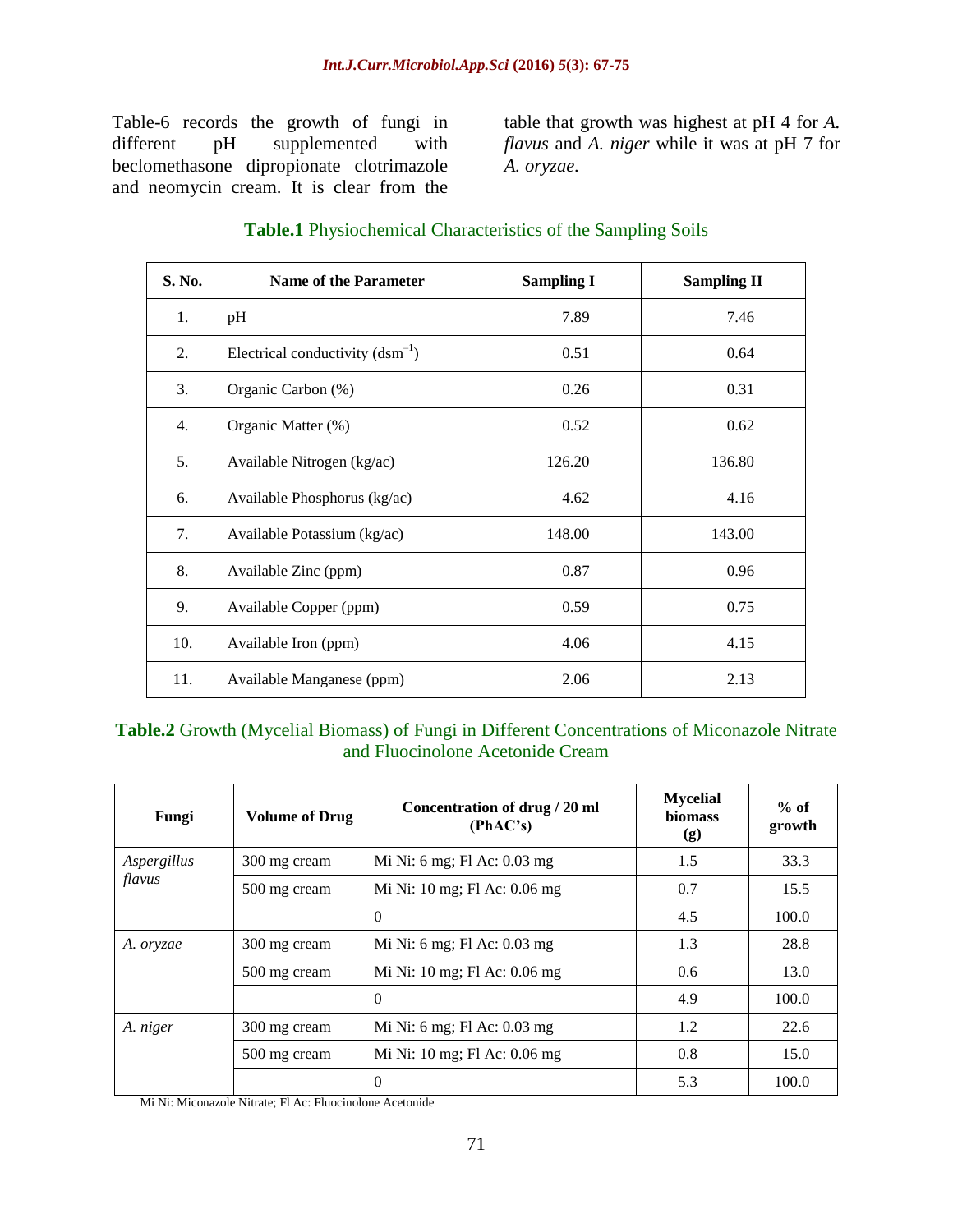#### **Table.3** Growth (Mycelial Biomass) of Fungi in Different Concentrations of Beclomethasone Dipropionate, Clotrimazole and Neomycin Sulphate Cream

| Fungi                 | Volume of<br><b>Drug</b>  | Concentration of drug / 20 ml<br>(PhAC's)                         | <b>Mycelial</b><br><b>biomass</b><br>(g) | $%$ of<br>growth |
|-----------------------|---------------------------|-------------------------------------------------------------------|------------------------------------------|------------------|
| Aspergillus<br>flavus | $300 \text{ mg}$<br>cream | Be: $0.075$ mg; Cl: $3$ mg;<br>NeS: Trace; NB: 1.5 mg; Ch: 0.3 mg | 1.8                                      | 40.0             |
|                       | $500 \text{ mg}$<br>cream | Be: 0.125 mg; Cl: 5 mg;<br>NeS: Trace; NB: 2.5 mg; Ch: 0.5 mg     | 1.0                                      | 22.2             |
|                       |                           | $\Omega$                                                          | 4.5                                      | 100.0            |
| A. oryzae             | $300 \text{ mg}$<br>cream | Be: 0.075 mg; Cl: 3 mg;<br>NeS: Trace; NB: 1.5 mg; Ch: 0.3 mg     | 0.9                                      | 18.4             |
|                       | $500$ mg<br>cream         | Be: 0.125 mg; Cl: 5 mg;<br>NeS: Trace; NB: 2.5 mg; Ch: 0.5 mg     | 0.4                                      | 8.2              |
|                       |                           | $\Omega$                                                          | 4.9                                      | 100.0            |
| A. niger              | $300 \text{ mg}$<br>cream | Be: $0.075$ mg; Cl: $3$ mg;<br>NeS: Trace; NB: 1.5 mg; Ch: 0.3 mg | 0.9                                      | 17.0             |
|                       | $500 \text{ mg}$<br>cream | Be: $0.125$ mg; Cl: $5$ mg;<br>NeS: Trace; NB: 2.5 mg; Ch: 0.5 mg | 0.4                                      | 7.0              |
|                       |                           | $\theta$                                                          | 5.3                                      | 100.0            |

Be: Beclomethasone Dipropionate; Cl : Clotrimazole; NeS : Neomycin Sulphate Cream; NB : eq to Neomycin base; Ch : Chlorocresal (as preservative)

#### Chlorocresal (as preservative)

#### **Table.4** Growth (Mycelial Biomass) of Fungi in Different Concentrations of Miconazole Nitrate Cream

| Fungi       | Volume of<br>Drug | Concentration of drug / 20 ml<br>(PhAC's) | <b>Mycelial</b><br><b>biomass</b><br>(g) | $%$ of<br>growth |
|-------------|-------------------|-------------------------------------------|------------------------------------------|------------------|
| Aspergillus | 300 mg cream      | Mi Ni: 6 mg                               | 1.2                                      | 26.6             |
| flavus      | 500 mg cream      | Mi Ni: $10 \text{ mg}$                    | 0.5                                      | 11.1             |
|             |                   | $\Omega$                                  | 4.5                                      | 100.0            |
| A. oryzae   | 300 mg cream      | Mi Ni: 6 mg                               | 1.0                                      | 20.4             |
|             | 500 mg cream      | $Mi$ Ni: 10 mg                            | 0.7                                      | 14.3             |
|             |                   | $\Omega$                                  | 4.9                                      | 100.0            |
| A. niger    | 300 mg cream      | Mi Ni: 6 mg                               | 1.3                                      | 24.5             |
|             | 500 mg cream      | Mi Ni: $10 \text{ mg}$                    | 0.7                                      | 13.2             |
|             |                   | $\Omega$                                  | 5.3                                      | 100.0            |

Mi Ni: Miconazole Nitrate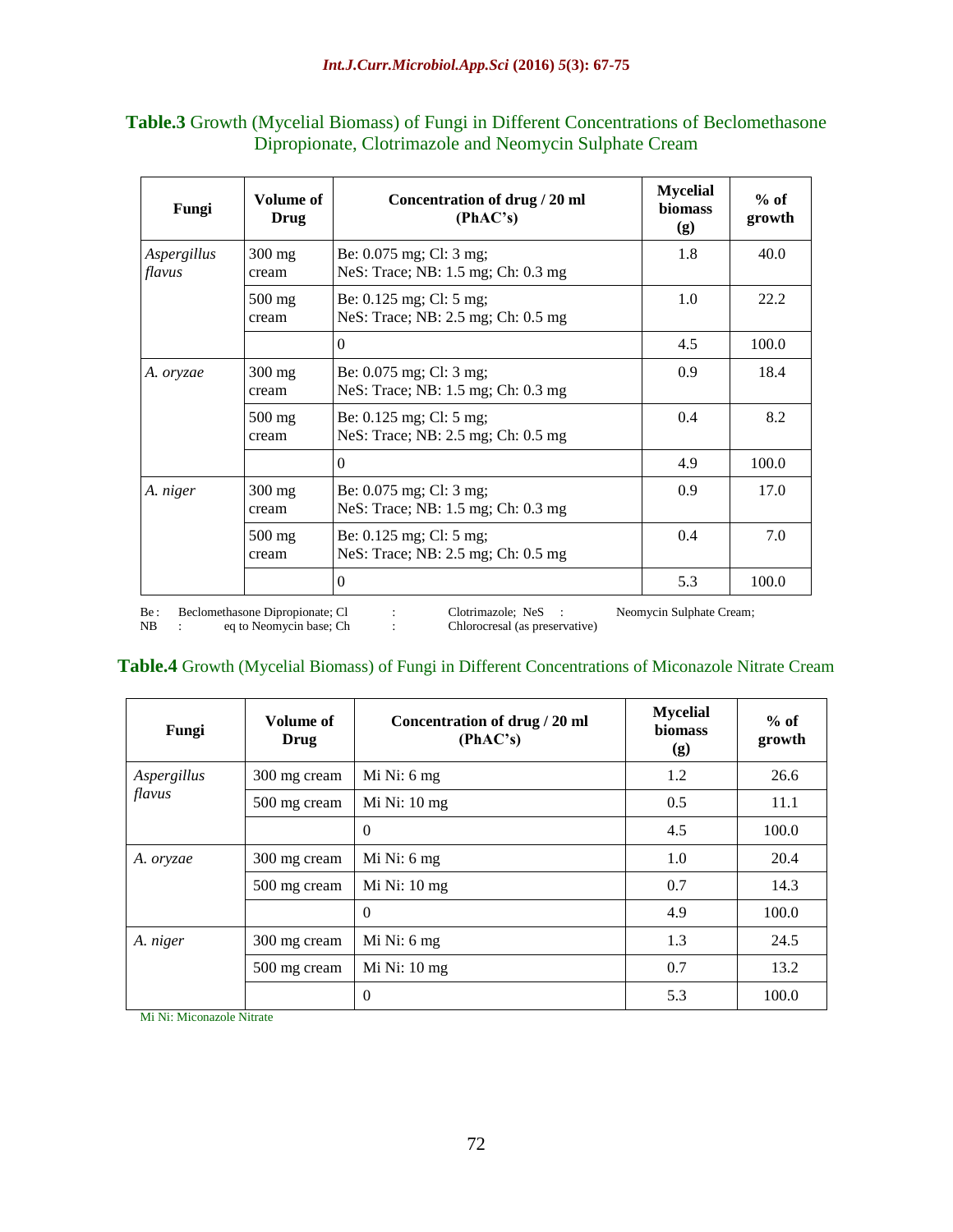| Fungi              | pH | Mycelial biomass (g) |
|--------------------|----|----------------------|
| Aspergillus flavus |    | 2.0                  |
|                    |    | 1.8                  |
|                    |    | 1.4                  |
| A. oryzae          |    | 1.0                  |
|                    |    | 1.3                  |
|                    |    | 0.4                  |
| A. niger           |    | 1.3                  |
|                    |    | 1.2                  |
|                    |    | 0.6                  |

#### **Table.5** Growth (Mycelial Biomass) of Fungi in Different Ph of the Medium Supplemented with Miconazole Nitrate and Fluocinolone Acetonide Cream

#### **Table.6** Growth (Mycelial Biomass) of Fungi in Different pH of the Medium supplemented with Beclomethasone Dipropionate, Clotrimazole and Neomycin Sulphate Cream

| Fungi              | pH             | Mycelial biomass (g) |
|--------------------|----------------|----------------------|
| Aspergillus flavus | $\overline{4}$ | 2.1                  |
|                    | 7              | 1.8                  |
|                    | 9              | 1.9                  |
| A. oryzae          | $\overline{4}$ | 0.8                  |
|                    | 7              | 0.9                  |
|                    | 9              | 0.4                  |
| A. niger           | $\overline{4}$ | 1.3                  |
|                    | 7              | 0.9                  |
|                    | 9              | 0.7                  |

# **Table.7** Growth (Mycelial Biomass) of Fungi in Different Ph of the Medium Supplemented with Miconazole Nitrate Cream

| Fungi              | pH | Mycelial biomass (g) |
|--------------------|----|----------------------|
| Aspergillus flavus | 4  | 1.4                  |
|                    | 7  | 1.2                  |
|                    | 9  | 1.0                  |
| A. oryzae          | 4  | 0.8                  |
|                    | 7  | 1.0                  |
|                    | 9  | 0.6                  |
| A. niger           | 4  | 1.5                  |
|                    | 7  | 1.3                  |
|                    | 9  | 1.0                  |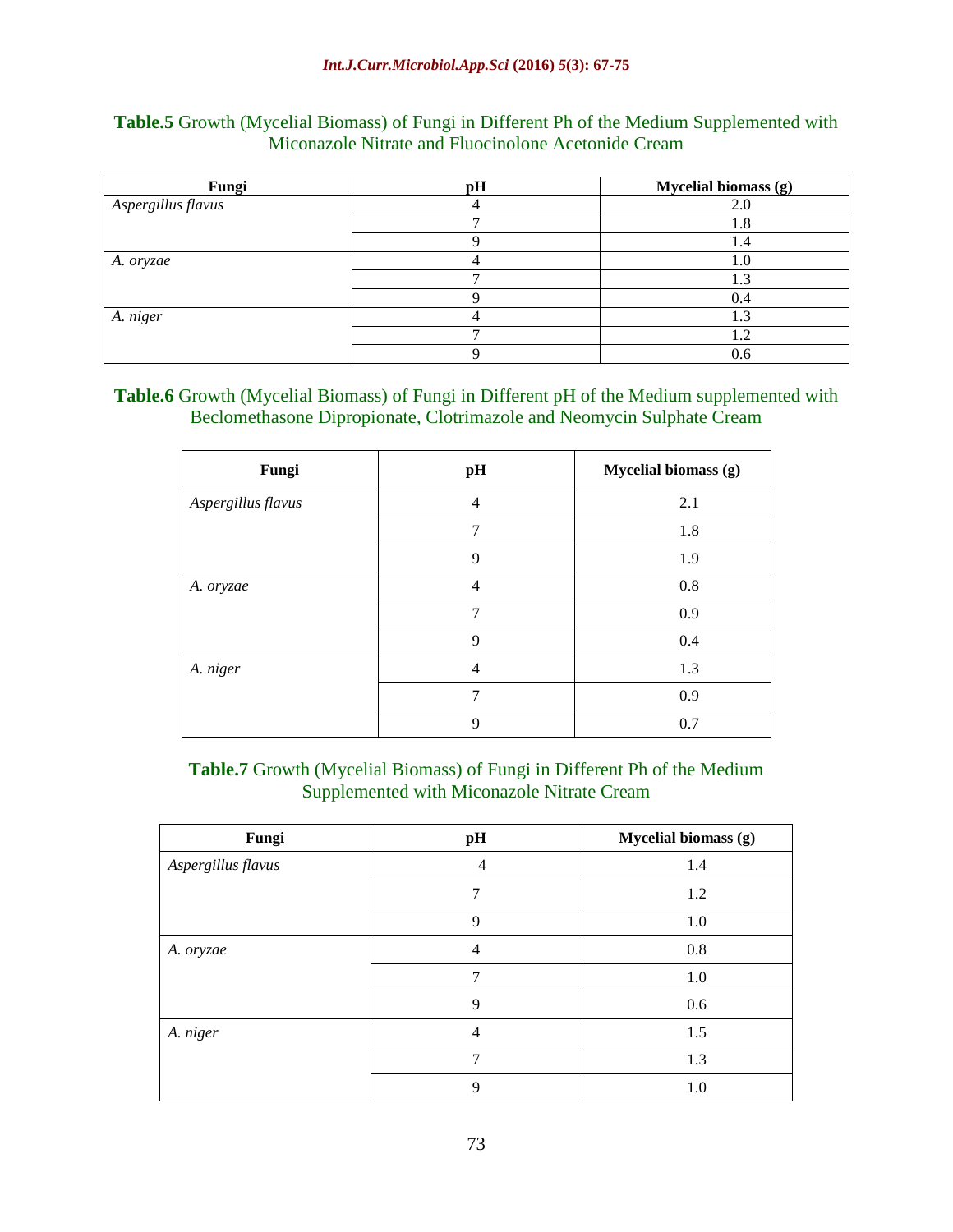Table-7 records the growth of fungi in different pH supplemented with Miconazole nitrate cream. Here also, as seen earlier, *A. flavus* and *A. niger* recorded highest growth at pH 4 while *A. oryzae* recorded highest growth at pH 7. Thus, overall it is clear that growth takes place in all the pH but each species had their own preference to record their growth at a particular pH. Further, growth decreased in all the medium containing xenobiotics when compared to the control.

The study revealed the existence of only 3 species of fungi with a mean population density of  $58 \times 10^{-2}$  CFU/g. The species diversity and population density recorded in the present study is comparatively less than in agricultural soils (Sivakami *et al*., 2015), coastal soils (Madhanraj *et al*., 2011) and even in the poor nutrient sand dune soils (Madhanraj *et al*., 2010; Upadhyay *et al.*, 1978). However, the physiochemical characteristics of the soil showed values closer to the agricultural soil (Sivakami *et al*., 2015), especially those of the nutrient minerals. The nutrient contents were higher than the coastal soils and sand dune soils. In spite of this appreciable nutrient content, the soil where the drugs were disposed off contained less fungal density and diversity.

A drug-wise comparison reveals that Fungitop seems to be highly harmful to the soil fungal community as it decreased the growth and density at both single and double concentration of drugs tested.

In drug supplemented PD broth, different pH influenced the growth of the fungi in varying degrees. Fungitop-F was moderately utilized by *A. flavus* and *A. niger* in acidic pH, while *A. oryzae* at alkaline pH, as the pH values yielded also low mycelial biomass. Dirolite, however, supported the average growth of *A. oryzae* at pH 7 and *A.* 

*flavus* and *A. niger* at pH 4. Fungitop also suppressed maximal growth of *A. flavus, A. oryzae* and *A. niger* at pH 7 when compared to other pH.

The growth of fungi analysed with three drugs such as Fungitop-F, Diprolite and Fungitop on *Aspergillus flavus*, *A. oryzae* and *A. niger* at different pH also revealed that growth does take place. However, each species recorded maximum growth at a specific pH. Further, growth rate decreased in all the media containing xenobiotics even at different pH.

# **References**

- Ainsworth, G.C., Sparrow, F.K., Sussman, A.S. 1973. The fungi - an advanced treatise: a taxonomic review with keys. In: *Ascomycetes and fungi Imperfecti*., Academic Press, New York., 4(A): 621.
- Alexander, M. 1965. Persistence and biological reactions of pesticides in soils. *Soil Sci. Society America Proceedings,* 29: 1–7.
- Alexander, M. 1980. Biodegradation of chemicals of environmental concern. *Science,* 211: 132–138.
- Ankumah, R.O., Dick, W.A., McClung, G. 1995. Metabolism of carbamothioateherbicide, EPTC, by *Rhodococcus strain* JE1 isolated from soil. *Soil Sci. Society America J.,* 59: 1071–1077.
- Barnes, H. 1959. *Appa. Met. Oceanography*, Part I Chemical, Allen and Unwin Ltd., London.
- Boxall, A.B.A., Fogg, L.A., Blackwell, P.A., Kay, P., Pemberton, E.J., Croxford, A. 2004. Veterinary medicines in the environment. *Rev. Environ. Contam. Toxicol.,* 180: 1–91.
- Bray, R.H., Kurtz, L.T. 194). Determination of total, organic, and available forms of